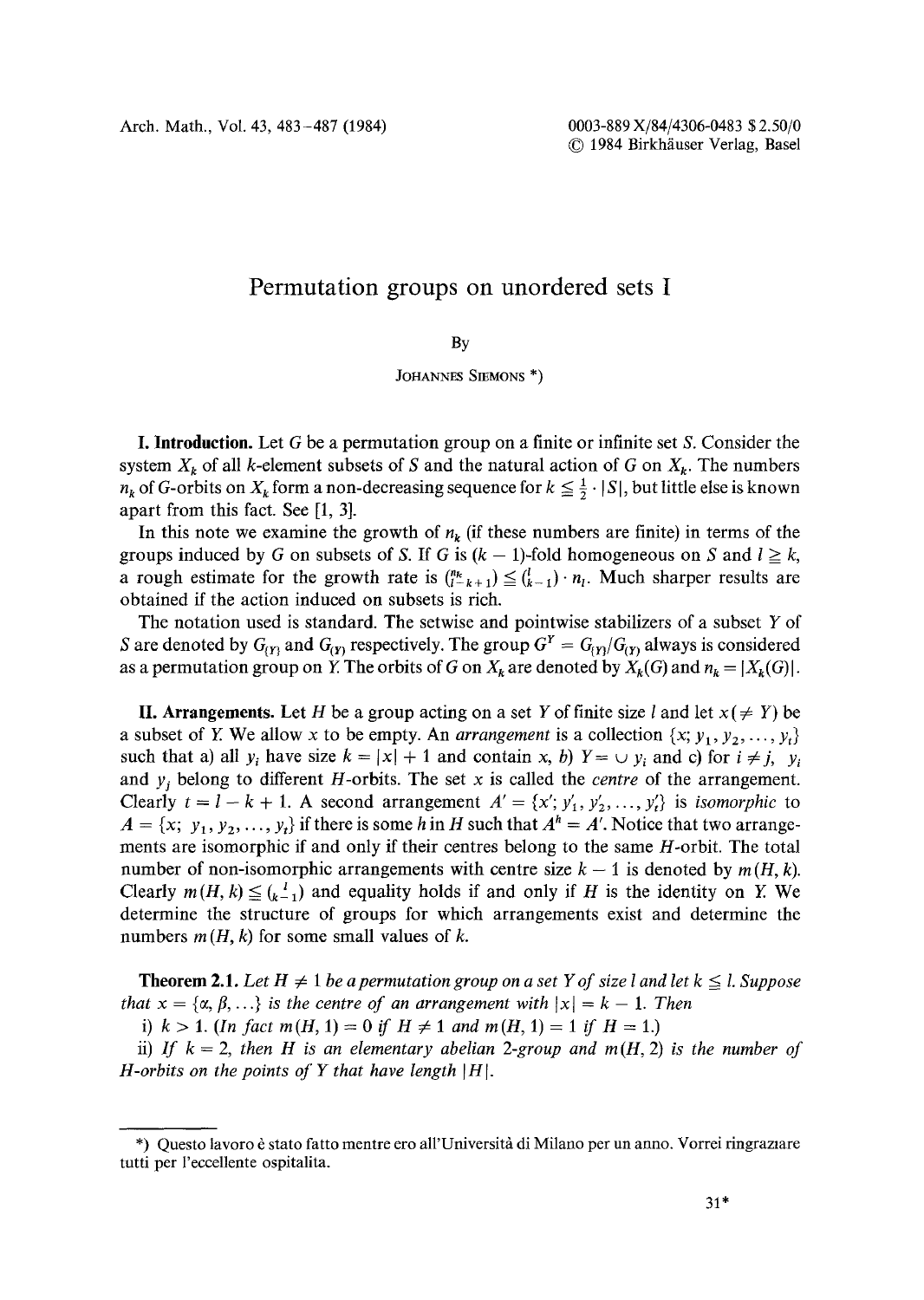484 J. SIEMONS ARCH. MATH.

iii) If  $k = 3$ , then  $|H_{\{x\}}| \leq 2$ . If  $|H_{\{x\}}| = 2$ , then  $H = \text{Sym}(2)$  and  $m(H, 3) = 1 - 1$  or  $H = Sym(3)$  and  $m(H, 3) = 1$ 

iv) If  $k = 3$  and  $|H_{\{x\}}| = 1$ , then  $|H_{\alpha}|$  and  $|H_{\beta}|$  are at most 2. Let  $O_{\alpha}$  and  $O_{\beta}$  be the orbits *of*  $\alpha$  and  $\beta$  respectively. Then the graph on  $O_{\alpha} \cup O_{\beta}$  with edge set  $x^H$  has the following *connected components:* type 1 *for*  $|H_{\alpha}| = |H_{\beta}| = 1$  *and*  $O_{\alpha} \neq O_{\beta}$ , type 2 *for*  $|H_{\alpha}| = |H_{\beta}| = 2$ *and*  $O_{\alpha} \neq O_{\beta}$ , type 3 *for*  $|H_{\alpha}| = 1$ ,  $|H_{\beta}| = 2$  *and*  $O_{\alpha} \neq O_{\beta}$ , type 4 *for*  $|H_{\alpha}| = 1$  *and*  $O_{\alpha} = O_{\beta}$ , *or* type 5 *for*  $|H_{\alpha}| = 2$  *and*  $O_{\alpha} = O_{\beta}$ .



P r o o f. First we note that  $H_{(x)}$  acts as the identity on  $Y-x$  if x is a centre of an arrangement. This in particular proves the statement i). If  $k = 2$ , let O be the orbit of  $\alpha$ . If  $h \neq 1$  is in H, then also  $\beta = \alpha^h$  is a centre and  $\beta \in {\{\alpha, \beta\}} \cap {\{\alpha, \beta\}}^h$  implies that these two sets are the same. Therefore  $\beta^h = \alpha$ ,  $h^2 = 1$  and H is an elementary abelian 2-group of order  $|H| = |O|$ . Vice versa, if H is an elementary abelian 2-group and if  $\gamma$  belongs to an orbit of length  $|H|$ , then  $\gamma$  is the centre of an arrangement. For if  $\gamma \in {\gamma, \delta} \setminus {\gamma, \delta}^h$  for some h in H, then either  $\gamma^h = \gamma$  and  $h = 1$  or  $\gamma^h = \delta$  and  $\gamma = \delta^h$ . In both cases  $\{\gamma, \delta\}$  is fixed by h and so  $\gamma$  is a centre. This proves ii).

Now we assume that  $x = \{\alpha, \beta\}$  is a centre of size  $k - 1 = 2$ . By the initial remark,  $|H_{\{x\}}|$ has size at most 2. Consider the case  $|H_{(x)}| = 2$ . Let O be the orbit containing  $\alpha$  and  $\beta$ . If  $O = x$ ,  $H = Sym(2)$ . If  $O \neq x$ , then any H-image is a centre again and as there is a transposition  $(\alpha, \beta)$  (.) ... (.), the images must intersect x in a point. Counting these images we obtain  $|x^H| = \frac{1}{2} \cdot |H| = (|O| - 2) \cdot 2 + 1$ , or  $|O| \cdot (4 - |H_x|) = 6$ . Therefore  $|O| = 3$ ,  $|H_{\alpha}|=2$  and H is the symmetric group on O. As H is generated by transpositions fixing all points in  $Y-x$ , H acts as the identity on  $Y-x$  and the only centres are the three isomorphic pairs in O. Therefore  $m(H, 3) = 1$  which proves iii).

Secondly consider the case  $|H_{\{x\}}| = 1$ . Suppose that k in  $H_{\alpha}$  displaces  $\beta$  i.e. k:  $\gamma \rightarrow \beta \rightarrow \delta$ . As  $\{\alpha, \beta, \gamma\}$  and  $\{\alpha, \beta, \gamma\}^k$  both contain x we conclude that  $\gamma = \delta$ . Therefore  $|H_{\alpha}| \leq 2$  and similarly  $|H_\beta| \leq 2$ . Consider the graph on the vertices  $O_\alpha \cup O_\beta$  with edge set  $x^H$ . If  $O_\alpha \neq O_\beta$ it is bipartite with respective degrees  $d_{\alpha} = |H_{\alpha}|$  and  $d_{\beta} = |H_{\beta}|$ . This results in the components of type 1-3. If  $O_{\alpha} = O_{\beta}$ , the degree is  $d_{\alpha} = 2 \cdot |H_{\alpha}| = 2$  or 4. If  $h = (\alpha, \beta, \gamma, ..., \delta) \dots (...)$  maps  $\alpha$  onto  $\beta$ , then  $\{\alpha, \beta, \delta\}$  and  $\{\alpha, \beta, \delta\}^h$  both contain x. Therefore  $\gamma = \delta$  and h has order 3. If  $|H_{\alpha}| = 1$ , the edges x,  $\{\alpha, \gamma\}$  and  $\{\gamma, \beta\}$  form a component of the graph. This is type 4. If  $|H_{\alpha}| = 2$ , there is some  $k = \alpha(\beta, \xi) \dots$  in  $H_{\alpha}$ with  $\xi \neq \gamma$  and  $\xi$  must be displaced by  $h = (\alpha, \beta, \gamma)(\xi, \theta, \eta)$ ... From this one conludes that  $k = (\alpha)(\beta, \xi)(\gamma, \theta)(\eta)$ ... The resulting images of x form a component of type 5. This completes the proof.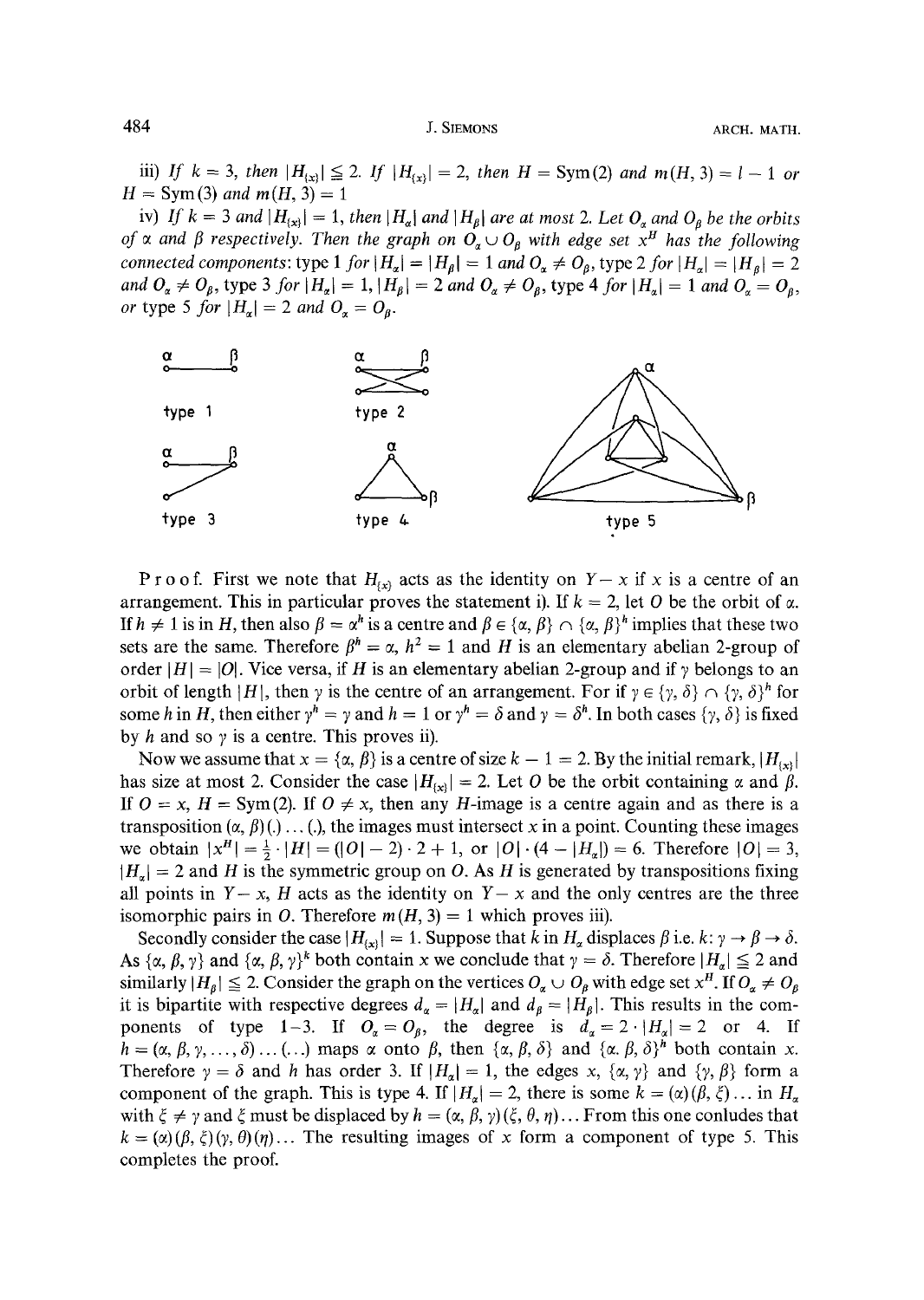We suppose now that for any subset Y of Y some group H, acting on Y is given. Denote this collection of groups by  $\mathcal{H} = \{H_i\}$ . Let x be a given set of size  $k-1$  and  $\mathscr{Y} = \{x; y | x \subset y \text{ and } y \subseteq Y \text{ has size } k\}.$  We say that  $\mathscr{Y}$  is a *flag arrangement* for  $\mathscr{H}$ , if the following is true: Whenever  $A = \{x; y_1, y_2, ..., y_i\} \subseteq \mathcal{Y}$ , then A is an arrangement in  $Y_i = y_1 \cup y_2 \cup \ldots \cup y_i$  for the group  $H_i$ . Two flag arrangements with centres x and x' are *isomorphic* if  $x^h = x'$  for some  $h \in H$ , the group on Y. Let  $m(\mathcal{H}, k)$  be the number non-isomorphic flag arrangements for  $\mathcal{H}$ .

**III. The growth of the sequence**  $n_k$ **.** Let G be a permutation group on a finite or infinite set S. If  $X_i(G) = \{O_1, \ldots, O_i, \ldots\}$  are the orbits on *l*-element subsets we define  $m_j(l, k) = m(\mathcal{H}, k)$  where  $\mathcal H$  is the collection of groups  $G^{Y_i}$  induced by G on the subsets  $Y_i \subseteq Y$  for some fixed Y in  $O_i$ . It is clear that the definition does not depend upon the choice of Y in  $O_i$ .

**Theorem 3.1.** *Suppose that G acts*  $(k - 1)$ *-fold homogeneously on a set S with a finite number of orbits on*  $X_k$  *for some k. If*  $l \geq k$  *let*  $t = l - k + 1$ *. Then* 

$$
\binom{n_k}{t} \leq \sum_{i=1,\ldots,n_l} m_i(l,k).
$$

P r o o f. Let  $Q_1, \ldots, Q_{n_k}$  be all orbits of G on  $X_k$  and select some set x of size  $k - 1$ . For any t distinct orbits  $Q_1, \ldots, Q_t$ , we select  $y_i$  in  $Q_i$  for  $i = 1, \ldots, t$  such that  $x \subset y_i$ . This is possible because G is  $k - 1$  homogeneous. Then  $\mathcal{Y} = \{x; y_1, ..., y_t\}$  is a flag arrangement for  $\mathcal{H} = \{G^{Y_i} | Y_i \subseteq Y\}$  where  $Y = y_1 \cup y_2 \cup ... \cup y_t$ . This is a consequence of the fact that the  $y_i$  belong to distinct G-orbits on  $X_k$ . We label the collection  $Q_1, \ldots, Q_t$  by j if Y belongs to  $O<sub>i</sub>$ . (Of course the label is not necessarily uniquely determined). In all we require  $\binom{n_k}{r}$  labels where a label may be used several times.

Suppose therefore that also the sequence  $Q'_1, Q'_2, \ldots, Q'_t$  obtains the label j. Then there are  $y'_i \supset x$ ,  $y'_i \in Q'_i$  for  $i = 1, ..., t$  such that  $Y' = y'_1 \cup y'_2 \cup ... \cup y'_t$  belongs to the same orbit as Y. Let therefore g in G be such that  $Y'^{g} = Y$ . Then  $\{x; y_1, \ldots, y_t\}$  and  $\{x^{g}, y_1^{g}, \ldots, y_t^{g}\}$  are flag arrangements for  $\mathcal{H}$ . However, they are not isomorphic as  $\{Q_1, \ldots, Q_t\} \neq \{Q'_1, \ldots, Q'_t\}$ . Therefore a label *j* may be used at most  $m_i(l, k)$  times. This gives the required inequality.

We note several consequences of the theorem:

**Corollary** 3.2. *Let G be a transitive permutation group on a set S with a finite number*   $n_2$  of orbits on  $X_2$ . For a given  $l \geq 3$  let  $n_{l,1}$  be the number of orbits O for which  $G^Y = 1$ ,  $Y \in O$  and let  $n_{l, 2}$  be the number of orbits  $O'$  for which  $G<sup>Y</sup>$  is an elementary abelian 2-group,  $Y \in O'$ . Then  $\binom{n_2}{l-1} \leq l \cdot n_{l-1} + l/2 \cdot n_{l-2}$ .

**Corollary** 3.3. *Suppose that G acts doubly homogeneously on a set S with a finite number*   $n_3$  of *orbits on*  $X_3$ . Let  $n_{4,j}$  be the number of *orbits O for which*  $|G^Y| = j$ ,  $Y \in O$  and  $j = 1, 2, 3$ , or 6. *Then*  $n_3(n_3 - 1) \leq 12 \cdot n_{4, 1} + 6 \cdot n_{4, 2} + 2 \cdot (n_{4, 3} + n_{4, 6})$ .

We also note the following theorem which gives a bound for  $n<sub>2</sub>$  if the action induced on subsets is sufficiently rich: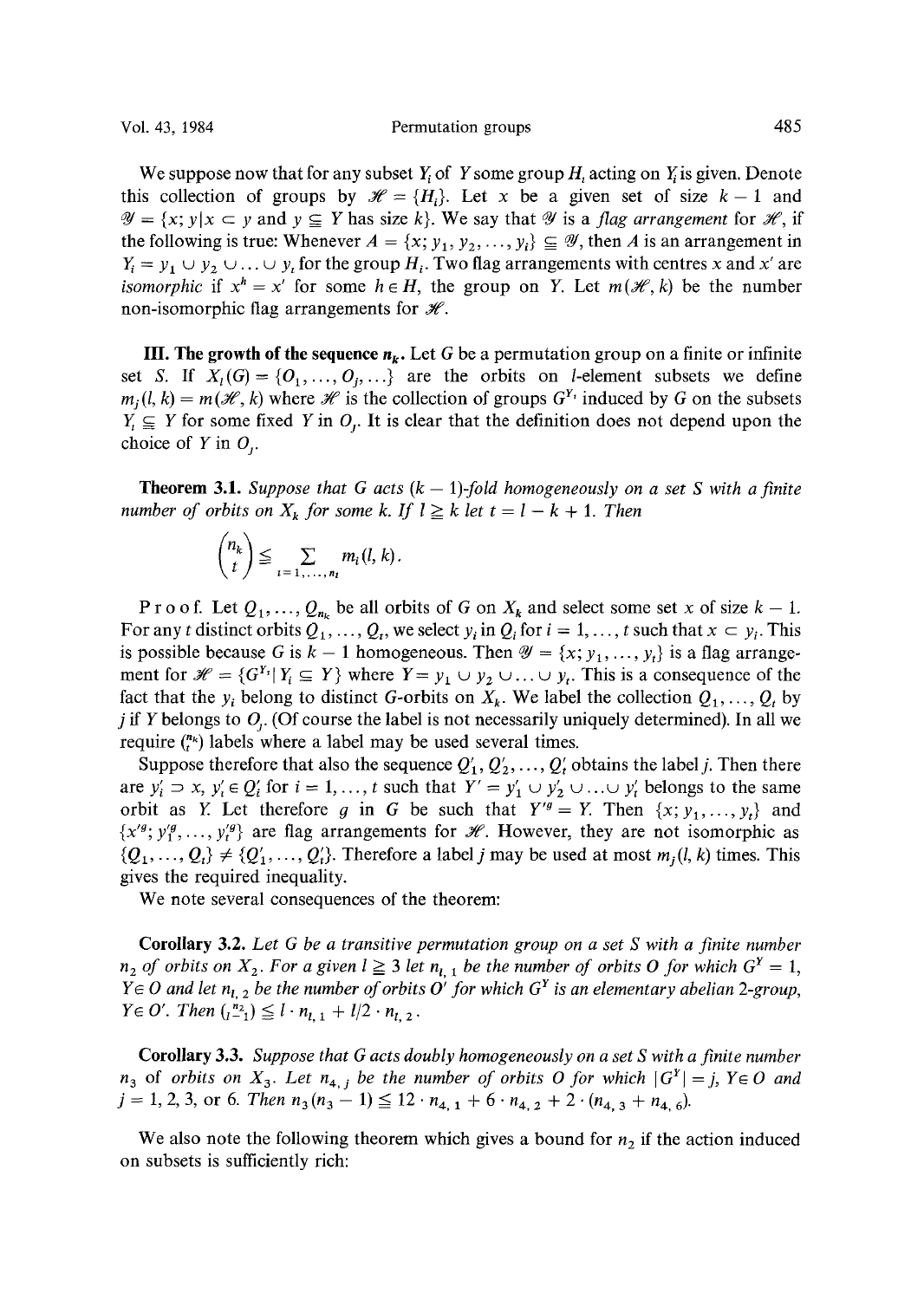**Corollary** 3.4. *Let G be transitive on a finite or infinite set S. Suppose there is a value I* such that the following holds: Whenever  $Y \subseteq S$  has size *I* and  $s \in Y$  then there is a subset  $Y'$ ,  $s \in Y' \subseteq Y$  with the following properties a)  $G^{Y'} \neq 1$  and b) if  $G^{Y'}$  is an elementary *abelian 2-group, then the orbit of s under*  $G<sup>Y'</sup>$  *has length different from*  $|G<sup>Y'</sup>|$ *. Then*  $n_2 < l-1$ .

P r o o f o f 3.2. If  $G^Y = 1$  on Y then  $m_i(l, 2) \leq l$  for the orbit containing Y and if  $G^Y$ is an elementary abelian 2-group on Y, then  $m_i$ ,  $(l, k) \le l/2$  for the orbit containing Y by theorem 2.1. The conclusion now follows from theorem 3.1.

Proof of 3.3. Using theorem 2.1 we get the bounds  $m_i(4,3) \leq 6$  if  $G^Y=1$ ,  $m_i(4, 3) \leq 3$  if  $|G^Y| = 2$  and  $m_i(4, 3) \leq 1$  if  $|G^Y| = 3$  or 6. In all other cases  $m_i(4, 3) = 0$ . The conclusion now follows from theorem 3.1.

P r o o f o f 3.4. The hypothesis together with theorem 2.1 implies that no element of Y is the center of a flag arrangement. Therefore  $m_i$  (*l*, 2) = 0 for all orbits and so  $n_2 < l - 1$ by theorem 3.1.

A simple but useful fact on orbits on  $X_k$  and  $X_l$  in general is

Theorem 3.5. *Let G be a permutation group on a finite or infinite set with finite numbers*   $n_k$  and  $n_i$  of orbits on  $X_k$  and  $X_l$  for some  $k < l$ . Let  $E = O_1 \cup O_2 \cup \ldots \cup O_s$  be a union of *distinct orbits of G on*  $X_t$  *and let r<sub>i</sub> denote the number of orbits of*  $G^{Y_t}$  *on the k-element subsets of*  $Y_i \in O_i$ . Suppose the following holds about E: If  $Q_i$  and  $Q_2$  are any given G-orbits *on*  $X_k$ , then there exist  $x_1, y_1, \ldots, y_t, x_2$  such that  $x_1 \subset y_1, |y_i \cap y_{t+1}| \geq k$  for  $i = 1, ..., t - 1, y_t \supset x_2$  with  $x_1 \in O_1$ ,  $x_2 \in O_2$  and  $y_i \in E$ . Then

$$
n_k \leqq \sum_{i=1 \ldots s} {r_i \choose 2} + 1.
$$

P r o o f. We consider the graph whose vertices are the orbits  $X_k(G)$ . Two distinct orbits Q and Q' are linked by an edge e if there are  $x \in Q$  and  $x' \in Q'$  such that  $x \cup x' \subseteq y \in E$ . We label this edge by *j* if y belongs to  $O_i$ . The condition on E implies that this graph is connected. Therefore the total number of edges is at least  $n_k - 1$ . On the other hand, a label j may be used at most  $(\gamma)$  times. This yields the inequality.

We conclude with the following inequalities obtained from a theorem on orbits in graphs [41.

**Theorem 3.6.** Let G be a permutation group on a finite set S. Suppose that  $X_2$  is a disjoint *union*  $E_1 \cup E_2 \cup \ldots \cup E_r$  where each  $E_i$  is a union of G-orbits on  $X_2$ .

- a) *If each graph*  $(S, E_i)$ ,  $(i = 1, ..., r)$ , is connected then  $n_1 \le r^{-1} \cdot n_2 + 1$ .
- b) *If every connected component of* (S, *Ei) contains a circular path of odd length for all*   $i = 1, ..., r$ , then  $n_1 \le r^{-1} \cdot n_2$ .

P r o o f. Let  $\Gamma_i$  be the graph with vertices S and edge set  $E_i$ . Then G is a group of automorphisms of  $\Gamma_i$  and we denote the number of orbits of G on  $E_i$  by  $|E_i(G)|$ . By theorems 3.1 and 3.2 in [4] we have  $n_1 \leq |E_i(G)| + 1$  and *as*  $n_2 = \sum |E_i(G)|$  the assertion a) follows. If all connected components of  $F_i$  contain a cycle of odd length, then